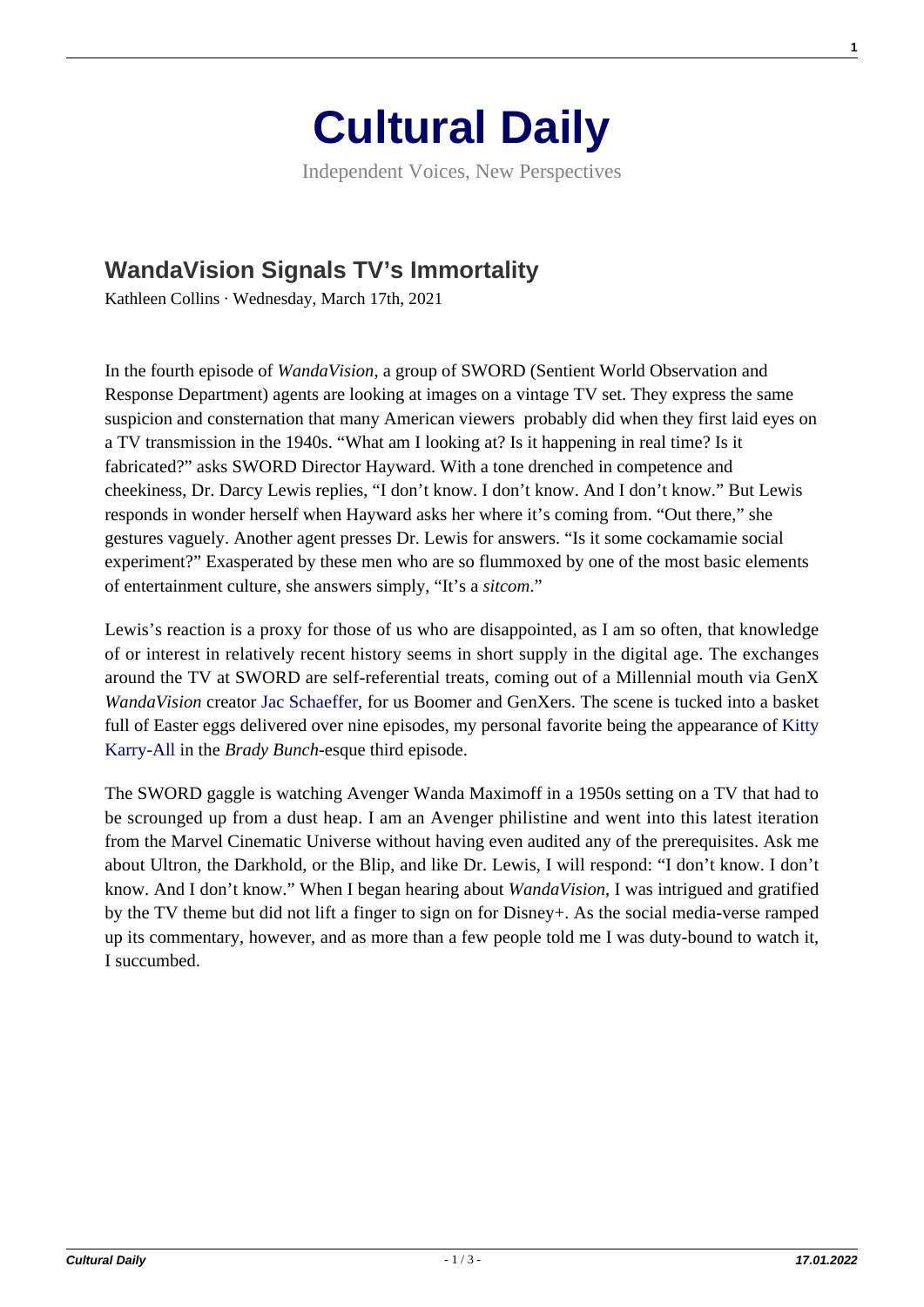

I am a TV person, that is, one who grew up very close to the medium. My hair statically clung to the screen and I can still perform any TV jingle from the 1970s on demand. I went to journalism school to become a TV critic and then became an academic who researched and wrote about its history. TV and I have been intimates for a long time. We've both changed quite a bit over the last half century, but we've grown together. Culture has called time of death for my beloved more than once, but she's tougher than a [Timex watch](https://www.youtube.com/watch?v=6EK9KWHjvfM) and an [American Tourister](https://www.youtube.com/watch?v=Q5sEIWlQO7A) suitcase combined.

Some TV people might see *WandaVision* as a last gasp, a Dear John letter, a swan song for us olds. Not me. I see it as further evidence that  $TV$  – the furniture, the concept and the word – isn't going anywhere. TV as an entity is so baked into modern U.S. culture that even when we no longer have sets and barely even take advantage of the technology through which television was originally proffered in order to watch "content," we still call it "television." The vocabulary can stay as is in our conversations. When your sniffling spouse asks you to hand him a Kleenex, you don't say, "We don't have any. But we do have these Puffs facial tissues."

So it is when I ask 18-year-old undergraduates, who have likely never seen a TV thicker than a box of Kleenex, "What is your favorite TV show?" they don't stare at me blankly. They immediately begin a passionate discussion about a litany of streaming content that can easily take up a class

**2**